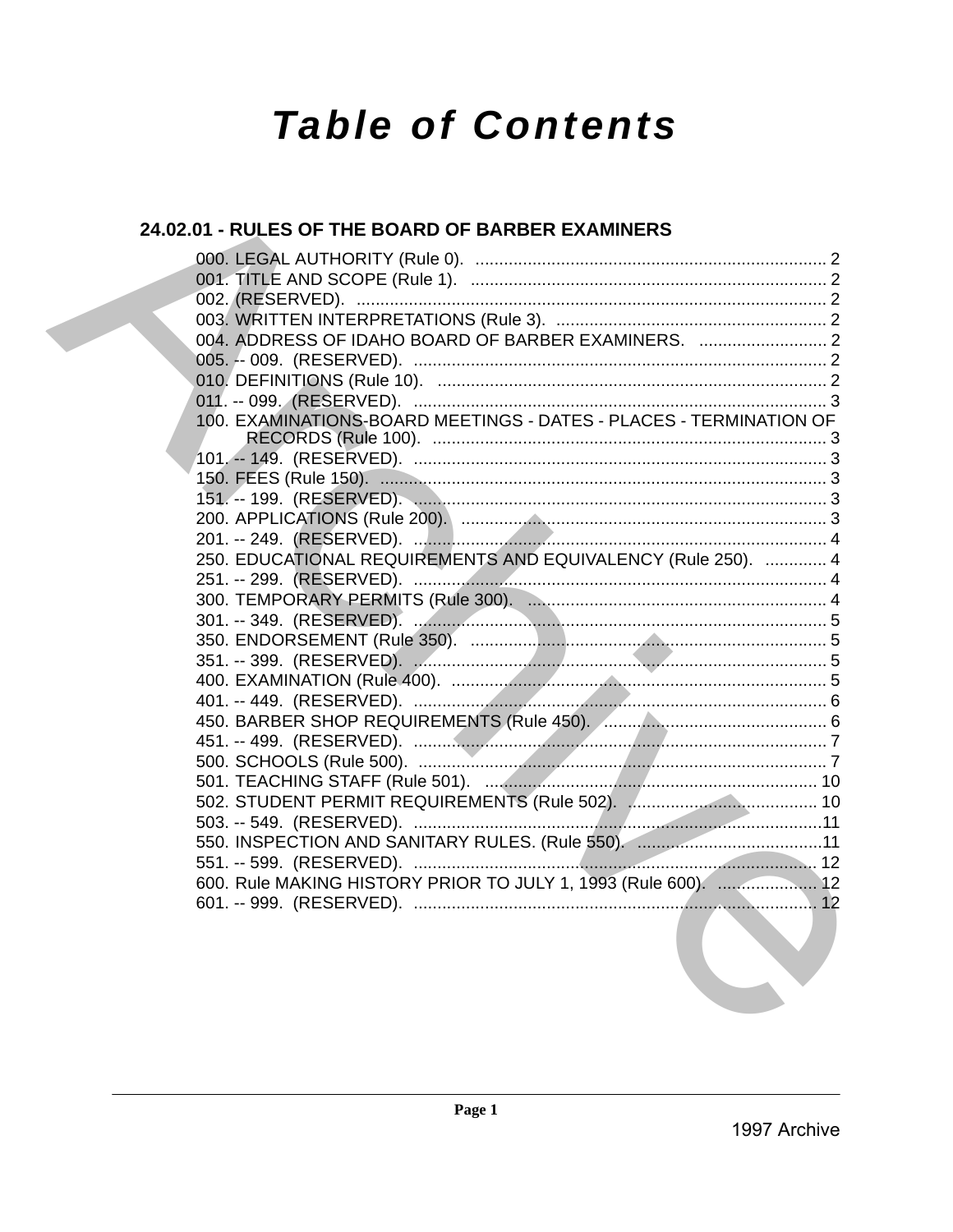#### **IDAPA 24 TITLE 02 Chapter 01**

#### **24.02.01 - RULES OF THE BOARD OF BARBER EXAMINERS**

#### <span id="page-1-1"></span><span id="page-1-0"></span>**000. LEGAL AUTHORITY (Rule 0).**

These rules are hereby prescribed and established pursuant to the authority vested in the Board of Barber Examiners by the provisions of Section 54-521, Idaho Code. (7-1-93) by the provisions of Section 54-521, Idaho Code.

#### <span id="page-1-2"></span>**001. TITLE AND SCOPE (Rule 1).**

These rules shall be cited as IDAPA 24, Title 02, Chapter 01, "Rules of the Board of Barber Examiners." (7-1-93)

#### <span id="page-1-3"></span>**002. (RESERVED).**

#### <span id="page-1-4"></span>**003. WRITTEN INTERPRETATIONS (Rule 3).**

The board may have written statements which pertain to the interpretation of the rules of this chapter. Such interpretations, if any, are available for public inspection and copying at cost in the main office of the Bureau of Occupational Licenses. (7-1-93) Occupational Licenses. 24.02.01 - RULES OF THE BOARD OF BARBER EXAMINERS<br>
1998. LITGAL AT THOMPTY (Red. 6).<br>
1998. LITTLE AND SCOPET (Red. E.).<br>
1997. LITTLE AND SCOPET (Red. E.).<br>
1997. LITTLE AND SCOPE (Red. E.).<br>
1997. LITTLE AND SCOPE (Red.

#### <span id="page-1-5"></span>**004. ADDRESS OF IDAHO BOARD OF BARBER EXAMINERS.**

Bureau of Occupational Licenses Carmen Westberg, Chief Owyhee Plaza, 1109 Main Street, Suite 200 Boise, Idaho 83702. (7-1-93)

#### <span id="page-1-6"></span>**005. -- 009. (RESERVED).**

#### <span id="page-1-7"></span>**010. DEFINITIONS (Rule 10).**

01. "Approved" or "Approval." Approved by or approval of the Board as evidenced by formal action of d by a written instrument signed by the secretary of the Board or its agent. the Board by a written instrument signed by the secretary of the Board or its agent.

02. "Barber College." A school or college approved by the Board to teach the practice of barbering as by these rules. (7-1-93) required by these rules.

03. Board. The Board of Barber Examiners as prescribed in Section 54-521, Idaho Code. (7-1-93)

04. "General Barbering Practice." Practicing barbering under the supervision of an instructor as provided in Section 54-507, Idaho Code. (7-1-93)

05. "Idaho Code." Idaho Code of 1947 with additions and corrections thereto. (7-1-93)

06. Masculine Gender. Masculine gender includes the feminine gender. (7-1-93)

07. "Practice of Barbering." Practice of barbering as defined by Section 54-502, Idaho Code. (7-1-93)

08. "Registered Barber." Any person who holds a valid certificate authorizing him to practice as a registered barber pursuant to Section 54-512, Idaho Code. (7-1-93)

09. "Scientific Barbering Practice." Practicing under the supervision of an instructor all phases of the of barbering other than cutting hair and shaving. (7-1-93) practice of barbering other than cutting hair and shaving.

10. Teacher or Instructor. The words "Teacher" and "Instructor" mean the same and are used synonymously.  $(7-1-93)$ 

11. "Theoretical Scientific Study." The study of theoretical subjects of instruction in the practice of y which shall include the subjects set forth in Section 54-507, Idaho Code. (7-1-93) barbering which shall include the subjects set forth in Section 54-507, Idaho Code.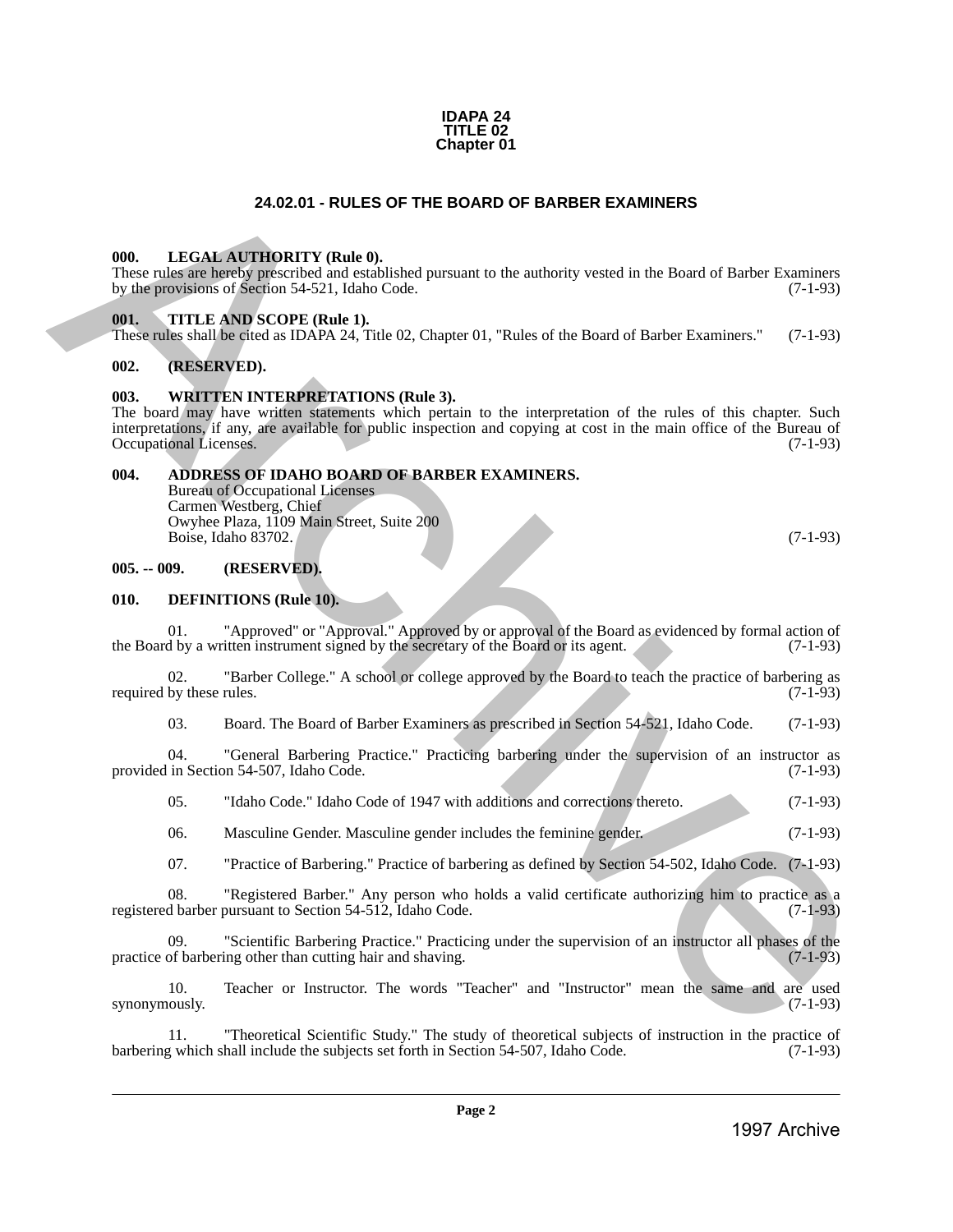#### <span id="page-2-0"></span>**011. -- 099. (RESERVED).**

#### <span id="page-2-1"></span>**100. EXAMINATIONS-BOARD MEETINGS - DATES - PLACES - TERMINATION OF RECORDS (Rule 100).**

01. Board Meetings. Regular Board of Barber Examiners meetings shall be the day prior to and the day of the examinations.

02. Examinations. Examinations for license to practice barbering in Idaho are to be held on the second Monday of March, July and November in Boise. The dates are subject to change. (7-1-93)

Records. All records in the office of the Bureau of Occupational Licenses of applicants who have not qualified for reexamination within five (5) years of notification of failure in any examination under the Barber<br>Law will be terminated and destroved. (7-1-93) Law will be terminated and destroyed. 911. – 699. (ALESSENDER)<br>
1998. – GALAMENTONS BOARD MEETINGS - DATIES - PLACES - TERNINXITON OF RECORDS<br>
1998. – FRAMENTONS BOARD MEETINGS - DATIES - TERNINXITON OF RECORDS<br>
1997. – The membrines Experimental of Further F

#### <span id="page-2-2"></span>**101. -- 149. (RESERVED).**

#### <span id="page-2-3"></span>**150. FEES (Rule 150).**

| 01. |  |  | Examination/Reexamination Fee. Examination/Reexamination fee - Seventy-five dollars (\$75). |
|-----|--|--|---------------------------------------------------------------------------------------------|
|     |  |  |                                                                                             |

(7-1-96)

02. Endorsement Fee. Endorsement fee - Eighty dollars (\$80). (7-1-93)

03. Original License Fee. Original License Fee - Thirty dollars (\$30). (7-1-96)

04. Annual Renewal Fee for Registered Barber License. Annual renewal fee for registered (Master)<br>cense - Fifty dollars (\$50). (7-1-96) barber license - Fifty dollars (\$50).

05. Teacher Certificate Examination. Teacher certificate examination - One hundred dollars (\$100). (7-1-93)

06. Original Teacher License and Annual Renewal for Teacher License. Original teacher license and annual renewal for teacher license - Thirty dollars (\$30). (7-1-93)

| 07. | Student Registration. Student registration - Twenty dollars (\$20). |  | $(7-1-93)$ |
|-----|---------------------------------------------------------------------|--|------------|
|     |                                                                     |  |            |
|     |                                                                     |  |            |

08. Temporary Permit Fee. Temporary permit fee - Fifteen dollars (\$15). (7-1-93)

09. Renewal and Reinstatement of Licenses. See Sections 54-518 and 67-2614, Idaho Code. (7-1-93)

#### <span id="page-2-4"></span>**151. -- 199. (RESERVED).**

#### <span id="page-2-5"></span>**200. APPLICATIONS (Rule 200).**

01. Application for License. Application for license shall be made on forms furnished by the Bureau of Occupational Licenses, Owyhee Plaza, 1109 Main Street, Suite 220, Boise, Idaho 83702, and received in that office at least fifteen (15) days prior to the date of examination. (7-1-93)

Photographs Required. Two (2) identical photographs, bust only, shall be provided one (1) to be plication, one (1) to the license. (Section 54-509, Idaho Code).  $(7-1-93)$ attached to the application, one  $(1)$  to the license. (Section 54-509, Idaho Code).

03. Registered Barber Qualifications. Applicants for license as a registered barber must qualify under isions of Section 54-505, Idaho Code. (7-1-93) the provisions of Section 54-505, Idaho Code.

04. Applicants for License from Other States. Applicants for license from other states must qualify<br>provisions of Section 54-512, Idaho Code. (7-1-93) under the provisions of Section 54-512, Idaho Code.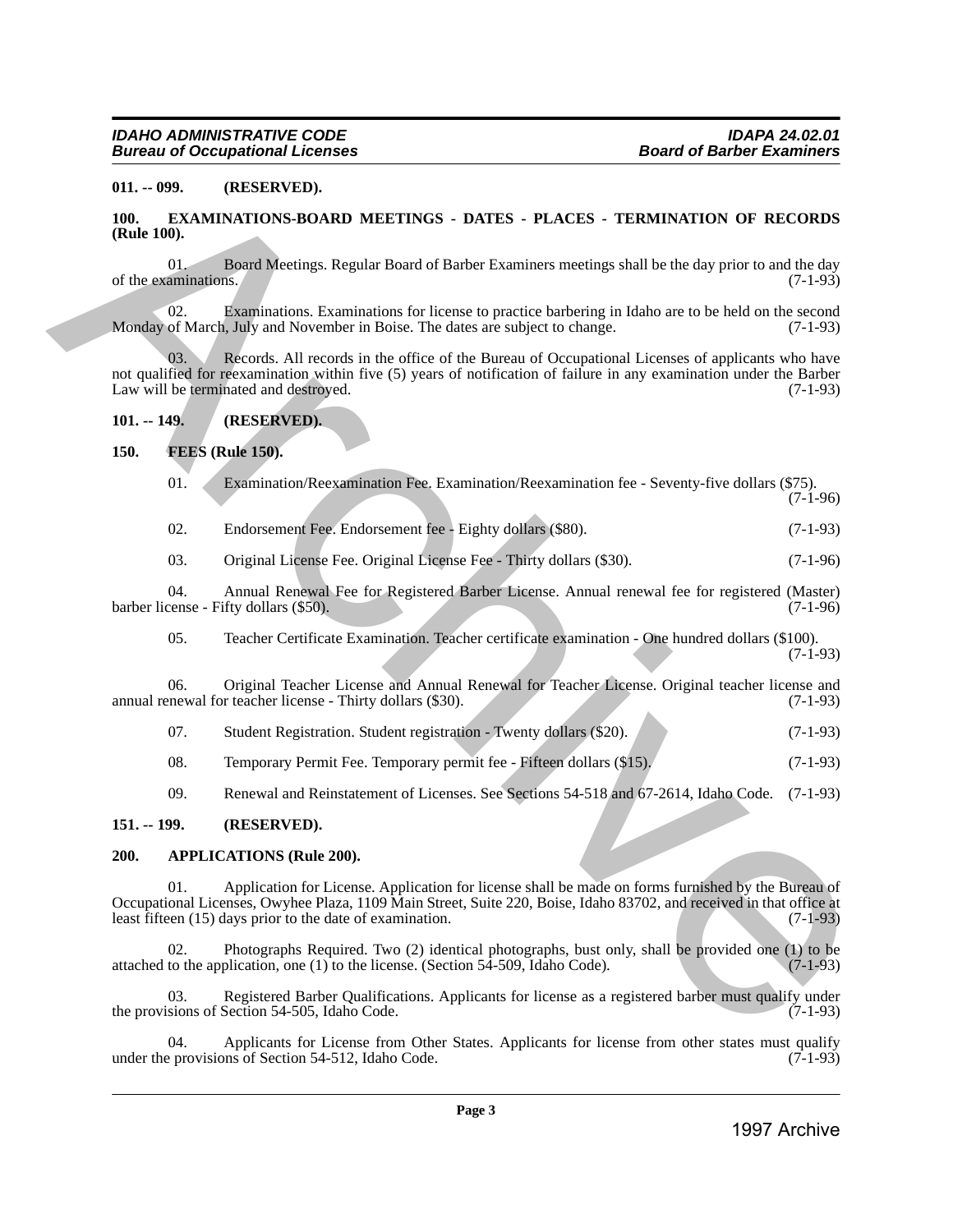#### <span id="page-3-0"></span>**201. -- 249. (RESERVED).**

#### <span id="page-3-1"></span>**250. EDUCATIONAL REQUIREMENTS AND EQUIVALENCY (Rule 250).**

| Examiners.    |     | provisions of Section 54-527 and 54-528, Idaho Code, shall have been a registered (master barber) in Idaho for at<br>least three (3) years. A barber instructor must obtain twenty (20) hours of continued education approved by the board<br>within the twelve (12) months preceding license renewal application. Twelve (12) hours must be in educational<br>training and eight (8) hours in seminars, trade shows, etc. No person shall be issued a certificate until he has had not<br>less than three (3) years experience in practical barbering. Any person who makes application to obtain a certificate to<br>teach barbering must pass satisfactorily the barber teacher examination to be conducted by the Board of Barber | $(7-1-93)$ |
|---------------|-----|---------------------------------------------------------------------------------------------------------------------------------------------------------------------------------------------------------------------------------------------------------------------------------------------------------------------------------------------------------------------------------------------------------------------------------------------------------------------------------------------------------------------------------------------------------------------------------------------------------------------------------------------------------------------------------------------------------------------------------------|------------|
| $201. - 249.$ |     | (RESERVED).                                                                                                                                                                                                                                                                                                                                                                                                                                                                                                                                                                                                                                                                                                                           |            |
| 250.          |     | <b>EDUCATIONAL REQUIREMENTS AND EQUIVALENCY (Rule 250).</b>                                                                                                                                                                                                                                                                                                                                                                                                                                                                                                                                                                                                                                                                           |            |
|               | 01. | High School Education. The Idaho law as amended by the 1959 Session of the Idaho State<br>Legislature requires that an applicant for license under Sections 54-505, 54-506 and 54-512, Idaho Code, show proof<br>of having at least two (2) years of high school education. This provision has been interpreted as satisfactory<br>completion of the tenth grade - eligibility to commence the eleventh grade.                                                                                                                                                                                                                                                                                                                        | $(7-1-93)$ |
|               | 02. | General Education Development Tests. Arrangements have been made for use of the General<br>Education Development Tests for the purpose of furnishing proof of equivalent of two (2) years of high school<br>education. Following is a list of locations and examiners to contact in regard to such examinations:                                                                                                                                                                                                                                                                                                                                                                                                                      | $(7-1-93)$ |
|               | a.  | Boise - Boise State University.                                                                                                                                                                                                                                                                                                                                                                                                                                                                                                                                                                                                                                                                                                       | $(7-1-93)$ |
|               | b.  | Coeur d'Alene - North Idaho College.                                                                                                                                                                                                                                                                                                                                                                                                                                                                                                                                                                                                                                                                                                  | $(7-1-93)$ |
|               | c.  | Idaho Falls - Vocational Technical Education.                                                                                                                                                                                                                                                                                                                                                                                                                                                                                                                                                                                                                                                                                         | $(7-1-93)$ |
|               | d.  | Lewiston - Lewis and Clark State College.                                                                                                                                                                                                                                                                                                                                                                                                                                                                                                                                                                                                                                                                                             | $(7-1-93)$ |
|               | e.  | Moscow - University of Idaho.                                                                                                                                                                                                                                                                                                                                                                                                                                                                                                                                                                                                                                                                                                         | $(7-1-93)$ |
|               | f.  | Pocatello - Council and Testing service, Idaho State University.                                                                                                                                                                                                                                                                                                                                                                                                                                                                                                                                                                                                                                                                      | $(7-1-93)$ |
|               | g.  | Rexburg - Ricks College.                                                                                                                                                                                                                                                                                                                                                                                                                                                                                                                                                                                                                                                                                                              | $(7-1-93)$ |
|               | h.  | Twin Falls - College of Southern Idaho.                                                                                                                                                                                                                                                                                                                                                                                                                                                                                                                                                                                                                                                                                               | $(7-1-93)$ |
|               | 03. | Attendance and Test Fees. The applicant may go to the school in his area, or in the area in which the<br>occupational school he will attend is located, to be examined. A fee is required for the examination. If an applicant<br>takes the G.E.D. tests and receives an average cutting score of not less than thirty-five (35), with no category below a<br>cutting score of thirty (30), he or she is considered to have the equivalent of a tenth grade education.                                                                                                                                                                                                                                                                | $(7-1-93)$ |
| $251. - 299.$ |     | (RESERVED).                                                                                                                                                                                                                                                                                                                                                                                                                                                                                                                                                                                                                                                                                                                           |            |
| 300.          |     | TEMPORARY PERMITS (Rule 300).                                                                                                                                                                                                                                                                                                                                                                                                                                                                                                                                                                                                                                                                                                         |            |
|               | 01. | Requirements for Permit. An applicant who has not previously been issued a permit under this rule<br>and whose application and fees for licensure by examination or by endorsement as a Registered Barber are accepted<br>by the Bureau of Occupational Licenses as being fully completed, in accordance with the requirements of the Idaho<br>Barber Law and these rules, shall be eligible to receive a temporary permit.                                                                                                                                                                                                                                                                                                           | $(7-1-93)$ |
|               | 02. | Application for Permit. An application for temporary permit must be submitted to the Bureau of<br>Occupational Licenses together with the fee for a temporary permit as established by Idaho Code, Section 54-518.                                                                                                                                                                                                                                                                                                                                                                                                                                                                                                                    | $(7-1-93)$ |
|               |     |                                                                                                                                                                                                                                                                                                                                                                                                                                                                                                                                                                                                                                                                                                                                       |            |

#### <span id="page-3-2"></span>**251. -- 299. (RESERVED).**

#### <span id="page-3-3"></span>**300. TEMPORARY PERMITS (Rule 300).**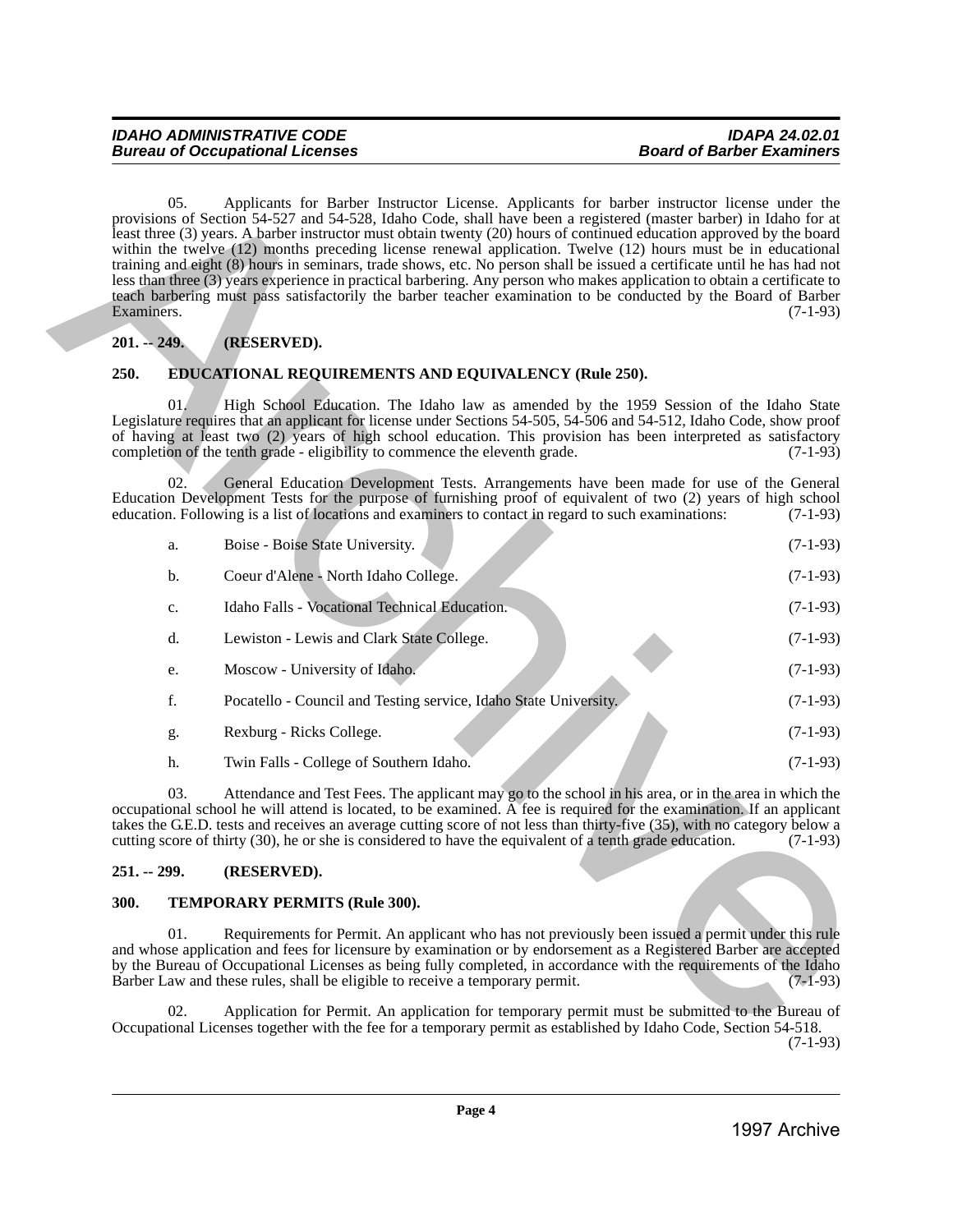#### *IDAHO ADMINISTRATIVE CODE IDAPA 24.02.01* **Bureau of Occupational Licenses**

03. Supervision Requirement. Barber applicants working on a temporary permit must be under the teners onal supervision of a Registered Barber currently licensed in Idaho. (7-1-93) immediate personal supervision of a Registered Barber currently licensed in Idaho.

04. Permit Expiration Dates. Permits shall be dated and expire upon receipt of the results of the qualifying examination next given after issuance of the permit. Permits issued for endorsement applicants shall be dated and expire one week after the next regularly scheduled board meeting. (7-1-93)

Legal Authority of Permit. A temporary permit to work shall in no way bind the Idaho Board of Barber Examiners or the Bureau of Occupational Licenses to issue an Idaho Barber license to such applicant. (7-1-93)

#### <span id="page-4-0"></span>**301. -- 349. (RESERVED).**

#### <span id="page-4-1"></span>**350. ENDORSEMENT (Rule 350).**

01. Requirements For Licensure Without Examination. (7-1-93)

a. Applicants for license by endorsement under the provisions of Section 54-512, Idaho Code, must make application on Form B-37 and furnish proof of current license in another state, territory, possession or country, having requirements substantially equal to the requirements of Idaho, or must have completed three (3) years of practical experience as a licensed barber within the immediately preceding five (5) years. (7-1-93) practical experience as a licensed barber within the immediately preceding five  $(5)$  years.

b. Form Bar-53 must be completed and signed by the licensing agency of such other state, territory, possession or country, and filed in the office of the Bureau of Occupational Licenses with the application for license.  $(7-1-93)$ 

c. Proof of three (3) years practical experience, in the form of an affidavit signed by a licensed barber, verifying applicant's statement of such practical experience is required. The letter of recommendation, page 3 of the Form B-37, may be used for this purpose. Dates and places of such practical experience must be given. (7 Form B-37, may be used for this purpose. Dates and places of such practical experience must be given.

d. Application for license by endorsement must be accompanied by proof of applicant having met the education requirements as set forth in Section 54-505, Idaho Code; proof of having satisfactorily completed at least two (2) years of high school (tenth grade), or equivalent education. (7-1-93) two (2) years of high school (tenth grade), or equivalent education.

Applications for license by endorsement must be accompanied by the endorsement fee and the license fee. If the Idaho Barber Board finds that the applicant is ineligible for license by endorsement, but is eligible for license by examination, a refund may be made of the endorsement fee in excess of the required examination fee, and the applicant permitted to take the examination.  $(7-1-93)$ and the applicant permitted to take the examination.

02. Requirements For Licensure By Examination. (7-1-93)

a. Credit of fifty (50) hours of training in an approved school of barbering, will be given for each three (3) months of practical experience as a licensed barber in another state, territory, possession or country. (Example: If a barber is licensed in a state which does not have requirements equal to the requirements of Idaho, or for any other reason does not have endorsement with Idaho, such applicant is required to meet the educational requirements of Idaho. If he has completed a course of one thousand five hundred (1500) hours of training in a licensed school in such other state and has one (1) year of practical experience as a licensed barber, he is considered to have completed two hundred (200) hours of training in school, and is eligible to take the examination for Idaho barber license. (7-1-93) 1997 Control and Source Control and Source Control and Source Control and Source Control and Source Control and Source Control and Source Control and Source Control and Source Control and Source Control and Source Contro

#### <span id="page-4-2"></span>**351. -- 399. (RESERVED).**

#### <span id="page-4-3"></span>**400. EXAMINATION (Rule 400).**

01. Content and Passing Grade on Exam. The examination will consist of two (2) portions: theory and practical. An applicant must obtain at least a seventy-five percent (75%) grade on each portion to pass the examination. (7-1-93)  $\alpha$  examination.  $(7-1-93)$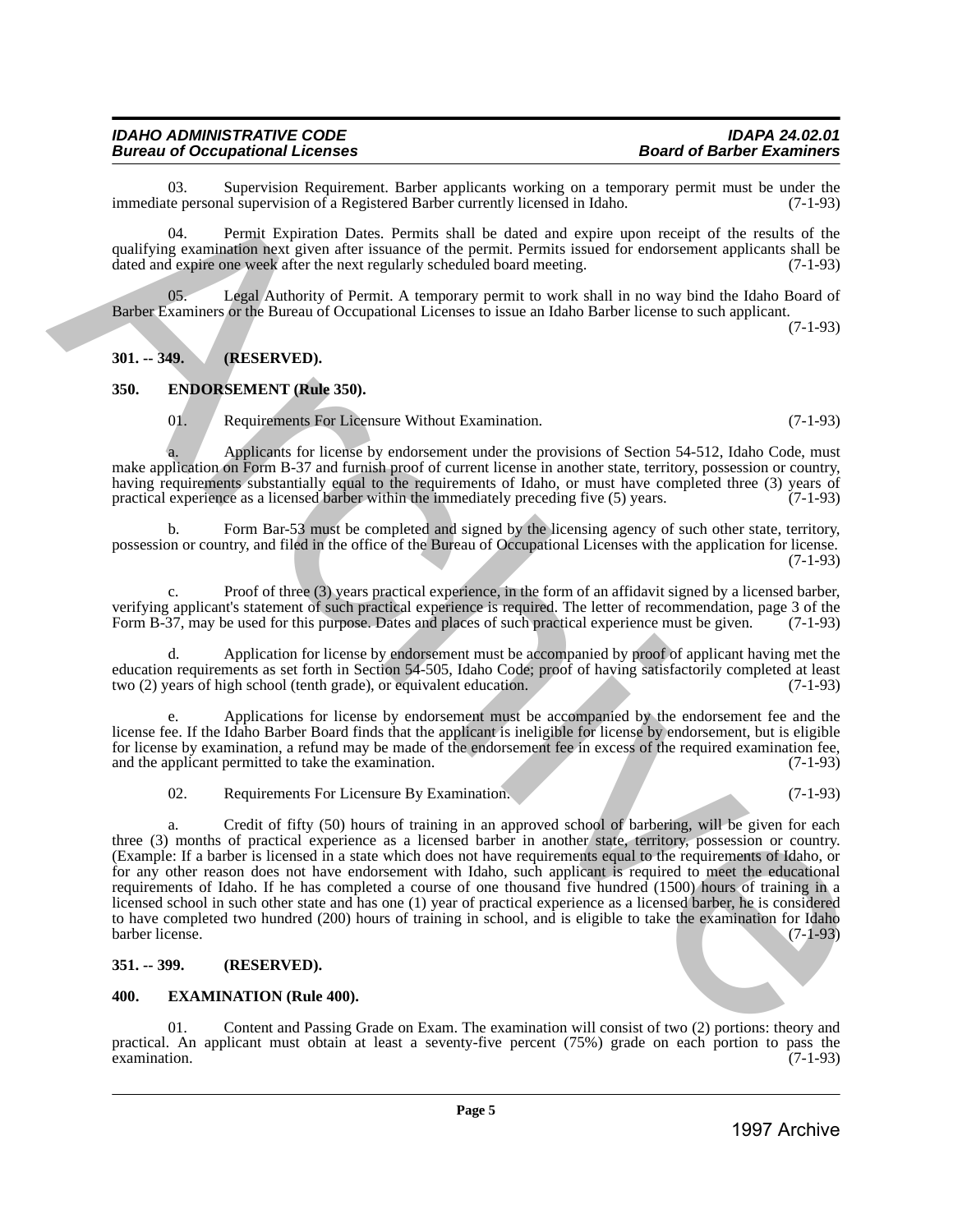02. Subjects on Exam. The following subjects will be included in the practical examination: personal appearance and hygiene, shampoo, haircutting (includes blow dry and style), permanent waving and an optional service which will be selected by the Board at the time of examination. The optional service will be either a shave, a massage, or hair color. (7-1-93) 1997 Annex (and the studies of the following entities will be leaded in the particle interesting in contact the studies in the studies of the studies in the studies of the studies of the studies of the studies of the stu

03. Failure of Exam. An applicant who fails to obtain a grade of at least seventy-five (75%) percent in either the practical or theoretical portion of the examination is considered to have failed that portion of the examination and is required to comply with Sections 54-505, 54-506, 54-512 and 67-2617, Idaho Code and be successfully reexamined on the failed portion(s) prior to licensure. (7-1-93)

#### <span id="page-5-0"></span>**401. -- 449. (RESERVED).**

#### <span id="page-5-1"></span>**450. BARBER SHOP REQUIREMENTS (Rule 450).**

01. Primary Shop, Licensure and Operation Requirements. (7-1-93)

a. Plans and specifications complying with local ordinances and zoning shall be submitted to the Idaho Barber Board for approval before opening a new shop; (7-1-93)

b. There is a working floor space of not less than one hundred eight (108) square feet for a single station shop in addition to any restroom and access areas and an additional fifty  $(50)$  square feet of floor space for every station in excess of one;  $(7-1-93)$ every station in excess of one;

c. Business other than cosmetology or barber shops, and living quarters shall be separate and apart;  $(7-1-93)$ 

d. There is approved hot and cold running water source and drainage systems that are available also to iguous cosmetology or barber shop that may exist; any contiguous cosmetology or barber shop that may exist;

e. The license area does not overlap any portion of a contiguous or other primary shop designated  $area;$  (7-1-93)

f. There is access to restrooms from within the building; and (7-1-93)

g. Home shops must provide a separate outside entrance directly into the shop. All doors to a shop from adjacent rooms shall be closed.

02. Contiguous Shop, Licensure and Operation Requirements. (7-1-93)

a. Plans and specifications complying with local ordinances and zoning shall be submitted to the Idaho Barber Board for approval before opening a new shop. (7-1-93)

b. The licensed area is contiguous by a minimum three (3) foot access to an area licensed as a primary logy establishment or primary barber shop.  $(7-1-93)$ cosmetology establishment or primary barber shop.

c. The licensed area does not overlap any portion of a primary or other contiguous shop designated  $area.$  (7-1-93)

d. The licensed area provides a minimum of fifty (50) square feet of working floor space for each al station. (7-1-93) individual station.

e. There is access to restrooms from within the building. (7-1-93)

03. Barber Shop Changes in Ownership - Location. (7-1-93)

a. Whenever a change of ownership or location of a barber shop occurs, an original registration fee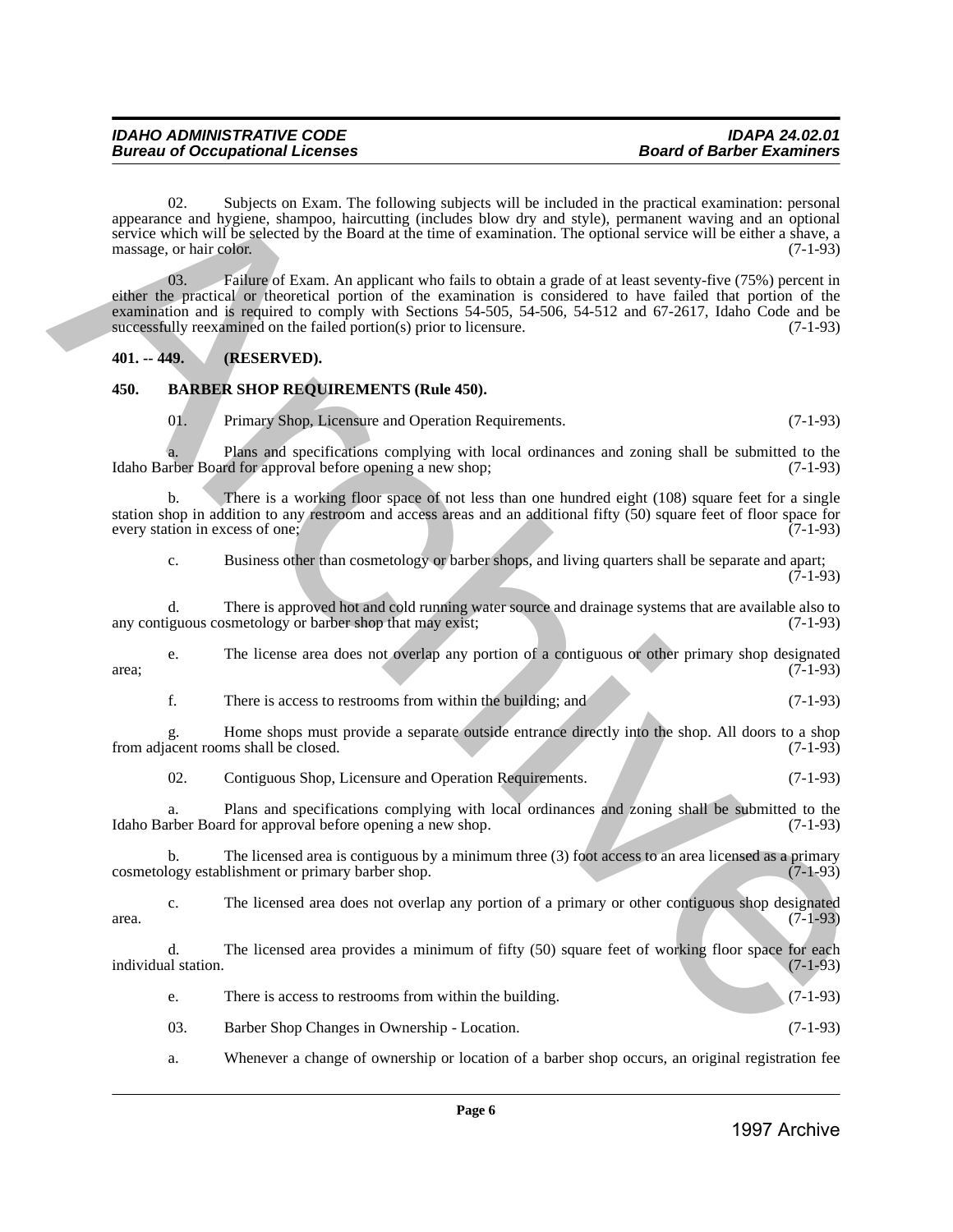#### *IDAHO ADMINISTRATIVE CODE IDAPA 24.02.01 Bureau of Occupational Licenses*

must be paid and compliance with all rules concerning a new establishment met, before a new license will be issued.<br>LICENSE IS NOT TRANSFERRABLE. (7-1-93) LICENSE IS NOT TRANSFERRABLE.

b. Deletion of an owner from multiple ownership does not constitute a change in ownership. (7-1-93)

c. Addition of an owner to multiple ownership constitutes a change in ownership. (7-1-93)

<span id="page-6-0"></span>**451. -- 499. (RESERVED).**

#### <span id="page-6-1"></span>**500. SCHOOLS (Rule 500).**

01. Barber College Instructor Requirements. A barber college must be under the direct, personal on of a registered barber instructor at all times. supervision of a registered barber instructor at all times.

02. Out of State Barber College Requirements. Barber colleges from out-of-state applying for approval must have licensed instructors in their schools as required by the Idaho Barber Law. If the states where the colleges are located do not require a license or an examination for their instructors, the applicants must have their instructors take the Idaho instructor's examination before colleges will be approved. This examination will not qualify successful applicant for an Idaho instructor's certificate, unless applicant is also an Idaho registered barber. (7-1-93)

03. Barber College Maximum Student Enrollment. No barber college shall enroll more than ten (10) students until the Board finds that such college has a sufficient number of patrons to provide the training for all students in general barbering practice required by these rules. No barber college shall increase its enrollment above<br>the ten (10) student limitation without the approval of the Board. (7-1-93) the ten  $(10)$  student limitation without the approval of the Board.

04. Identification. (7-1-93)

a. Each barber college shall advertise to the public that it is a barber college by displaying a sign which shall contain in letters not less than six inches (6") in height the words "Barber College" or "Barber School." (7-1-93)

b. Each barber college shall display in a conspicuous place on its premises a sign stating that the work rein is done exclusively by students. (7-1-93) done therein is done exclusively by students.

05. Sanitation. (7-1-93)

a. Each barber college shall post in a conspicuous place on its premises a copy of these rules, and also a copy of the rules governing sanitary conditions of barber shops adopted by the Board. Each college shall require strict compliance by its students to the rules governing barber shops. (7-1-93) strict compliance by its students to the rules governing barber shops.

b. Any violation of Section 54-507, Idaho Code, or these rules by a barber college shall be cause for revocation by the Board of its general approval of such college. Any action by the Idaho State Barber Board for the revocation of a barber schools approval shall be in accordance with the provisions set forth in Sections 54-507 and 54-521, Idaho Code. No barber college shall continue to engage in the business of or represent itself as being a barber college if its approval by the Board has been revoked. (7-1-93) college if its approval by the Board has been revoked. In the gradient of solid and more consisting a new stablishment and, below a me- keene sell by stable<br>
1997 Archive Archive Archive Archive Archive Archive Archive Archive Archive Archive Archive Archive Archive Archive

c. Each barber college shall have adequate ventilating and lighting equipment approved by the Board. (7-1-93)

d. Each barber college shall provide one (1) toilet for men and one (1) toilet for women. (7-1-93)

06. Practical Training Room. The floor of the practical training room shall be covered with tile or any list grade linoleum and shall have available the following equipment and facilities: (7-1-93) type of first grade linoleum and shall have available the following equipment and facilities:

| One $(1)$ lavatory for each three $(3)$ chairs. | $(7-1-93)$ |  |
|-------------------------------------------------|------------|--|
|                                                 |            |  |

b. One (1) cabinet for tools and linens for each chair. (7-1-93)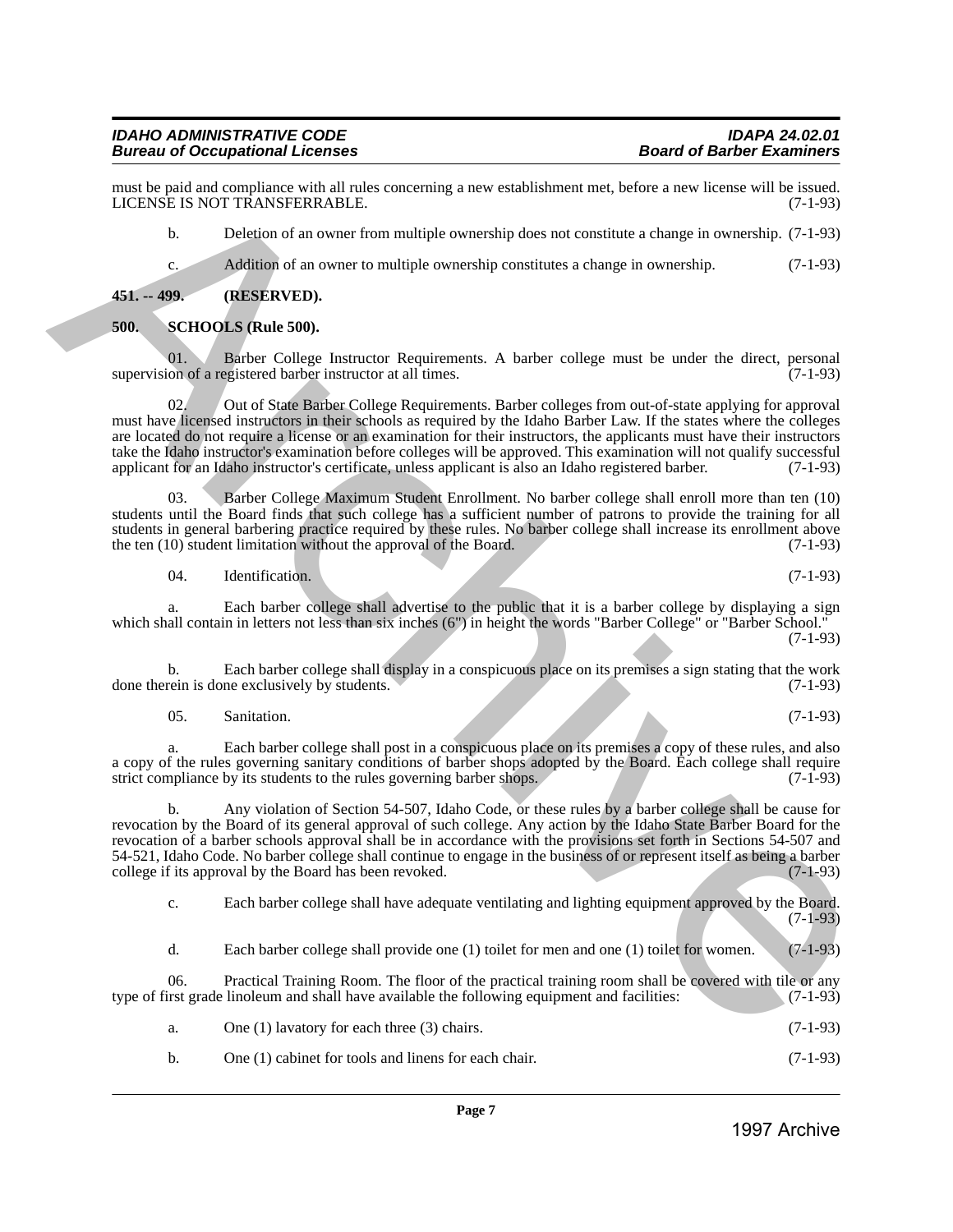c. One (1) approved soiled towel container with hinged lid or door for each chair. (7-1-93) d. One (1) sterilization solution container for each chair, adequate in size to accommodate all nts to be used on each patron. (7-1-93) instruments to be used on each patron. e. One (1) mechanical hand vibrator for every ten (10) students or a fraction thereof. (7-1-93) f. One (1) hair dryer. (7-1-93) g. One (1) time clock.  $(7-1-93)$ 07. Space Required. Each barber college shall have within the premises in which it is located adequate accommodate all facilities required by the Board. (7-1-93) space to accommodate all facilities required by the Board. 08. Barber Chair Required. Each barber chair in each such college shall be of such construction that it may be readily cleaned and it shall be mechanically workable and in good working order. Space between barber chairs, and the workstand or wall, shall be adequate so that no student will be hampered in the performance of his work. Compliance with the requirements of this subsection shall be subject to the determination of the Board and its approval. (7-1-93) approval. (7-1-93) 09. Equipment Requirements. (7-1-93) a. Classroom - The classroom shall be equipped with sufficient seating capacity for all students the classroom and shall have the following equipment: (7-1-93) attending the classroom and shall have the following equipment: i. One (1) lavatory with hot and cold running water for every two (2) barber chairs to be approved for scientific barbering practice classes. ii. One (1) blackboard of not less than six feet by three and one-half feet (6 ft x 3 1/2 ft) in size. (7-1-93) iii. One  $(1)$  chart of the skin and hair. (7-1-93) iv. One (1) chart of the muscles of the head, face and neck. (7-1-93) v. One (1) chart of the nerves of the head, face and neck.  $(7-1-93)$ vi. One (1) chart of the bones of the head and face.  $(7-1-93)$ vii. One (1) chart of the blood supply to the head and face.  $(7-1-93)$ viii. One (1) standard dictionary. (7-1-93) ix. One (1) medical dictionary.  $(7-1-93)$ x. One (1) microscope for the study of bacteria.  $(7-1-93)$ b. Student equipment requirements: (7-1-93) i. Tools.  $(7-1-93)$ ii. Two  $(2)$  clippers - electric.  $(7-1-93)$ iii. Four  $(4)$  brushes.  $(7-1-93)$ iv. One (1) razor (ejector).  $(7-1-93)$ C one (1) approved scaled towal container with higgsel lid of one for each chain (i) (3-1-95)<br>
incorrection be small as column to contain the container for each chain, adopted in since to accompany (1), it<br>
of the chain s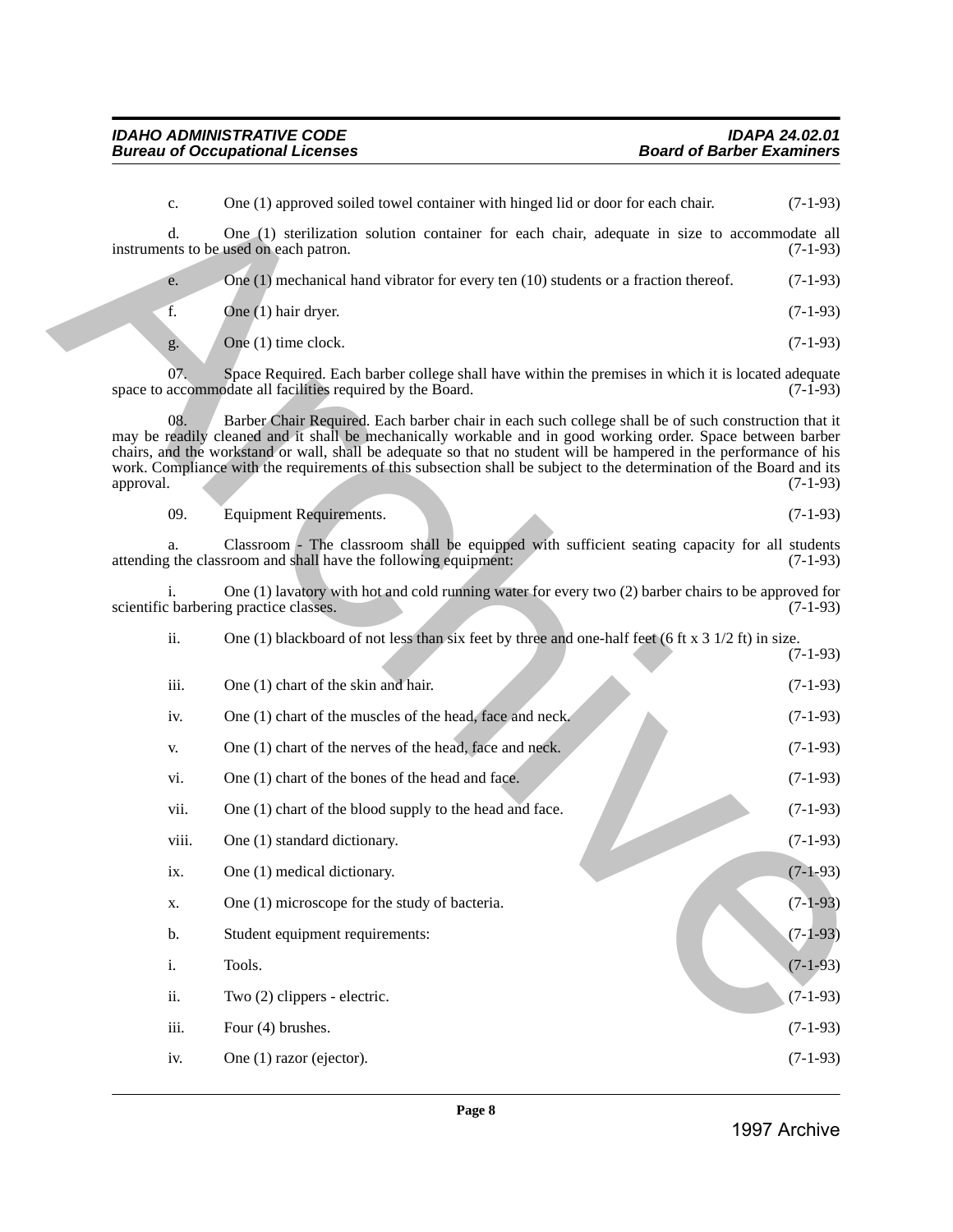v. Three (3) shears - One of which must be a thinning shear. (7-1-93) vi. One (1) smock.  $(7-1-93)$ 

vii. Each barber college shall furnish each student upon enrollment, a copy of Section 54-507, Idaho Code, and a copy of State of Idaho, Board of Barber Examiners, Bureau of Occupational Licenses, "Sanitary Rules for Barber Shops and Schools." (7-1-93)

10. Textbook. (7-1-93)

a. Schools shall use texts that cover all phases of barbering. (7-1-93)

11. Curriculum - Hours - Theory - Work Inspected - Attendance - School Examination. (7-1-93)

a. Each barber college shall meet the requirements for admission of students as set forth in Sections nd 54-507, Idaho Code, and in these rules. (7-1-93) 54-506 and 54-507, Idaho Code, and in these rules.

b. Each barber college curriculum shall consist of not less than seventeen hundred (1700) hours. Students preparing for the Idaho Registered Barber examination must complete seventeen hundred (1700) hours within a period of ten and one half (10 1/2) months before graduating. The average daily schedule of each student shall consist of the following: One (1) clock hour of theoretical study and/or one (1) hour of clinical demonstration in a classroom. Seven (7) hours of general barbering practice.  $(7-1-93)$ a classroom. Seven (7) hours of general barbering practice. There (3) shears - Duce of which must be a shaning shear.<br>
(7-1-95)<br>
(7-1-95)<br>
(1-1-95)<br>
Contains a Payable Tower also end the state of shear and more through the state (8) (1-95)<br>
Contains a payable of labor Functions, h

Each barber college shall submit a daily schedule of its course of study to the Board for its approval and shall post a copy of such approved schedule in its general clinic where same can be easily read by all students. (7-1-93)

d. Each barber college shall require attendance in all subjects and no student shall be permitted to spend more than eight (8) clock hours in the college in any one (1) day. Daily hours are to comply with Section 54- 507, Idaho Code. No Patron shall be released from a chair after being served by a student until all the work performed by the student has been thoroughly inspected and approved by an instructor. (7-1-93)

e. Each barber college shall issue a certificate of graduation to each student after satisfactory on of one thousand seven hundred (1700) hours. completion of one thousand seven hundred (1700) hours.

f. Any student who fails to pass the examination conducted by the Board shall be required to complete a further course of study and training of three (3) months of not less than five hundred (500) hours in an approved school before being eligible to take the examination again. (7-1-93)

g. Persons who obtain training in an approved school of barbering, but who did not complete the course of training and/or did not obtain a license in Idaho, will lose credit for five hundred (500) hours after one (1) year has lapsed since the termination of such training, and thereafter an additional two hundred fifty (250) hours for each additional year or portion thereof. (7-1-93) each additional year or portion thereof.

12. Records Required of Colleges of Barbering. (7-1-93)

a. Schools maintain monthly records on forms provided by the Bureau of Occupational Licenses (Form Bar-40 and Bar-41).

b. Schools submit a copy of the Bar-40 form to the Bureau of Occupational Licenses on or before the tenth day of the month following the month recorded. (7-1-93)

c. The aforementioned records be signed and dated by the student and instructor and be made<br>for inspection at any time. (7-1-93) available for inspection at any time.

d. The information shown on the monthly record forms is to be transferred to Form Bar-41, Student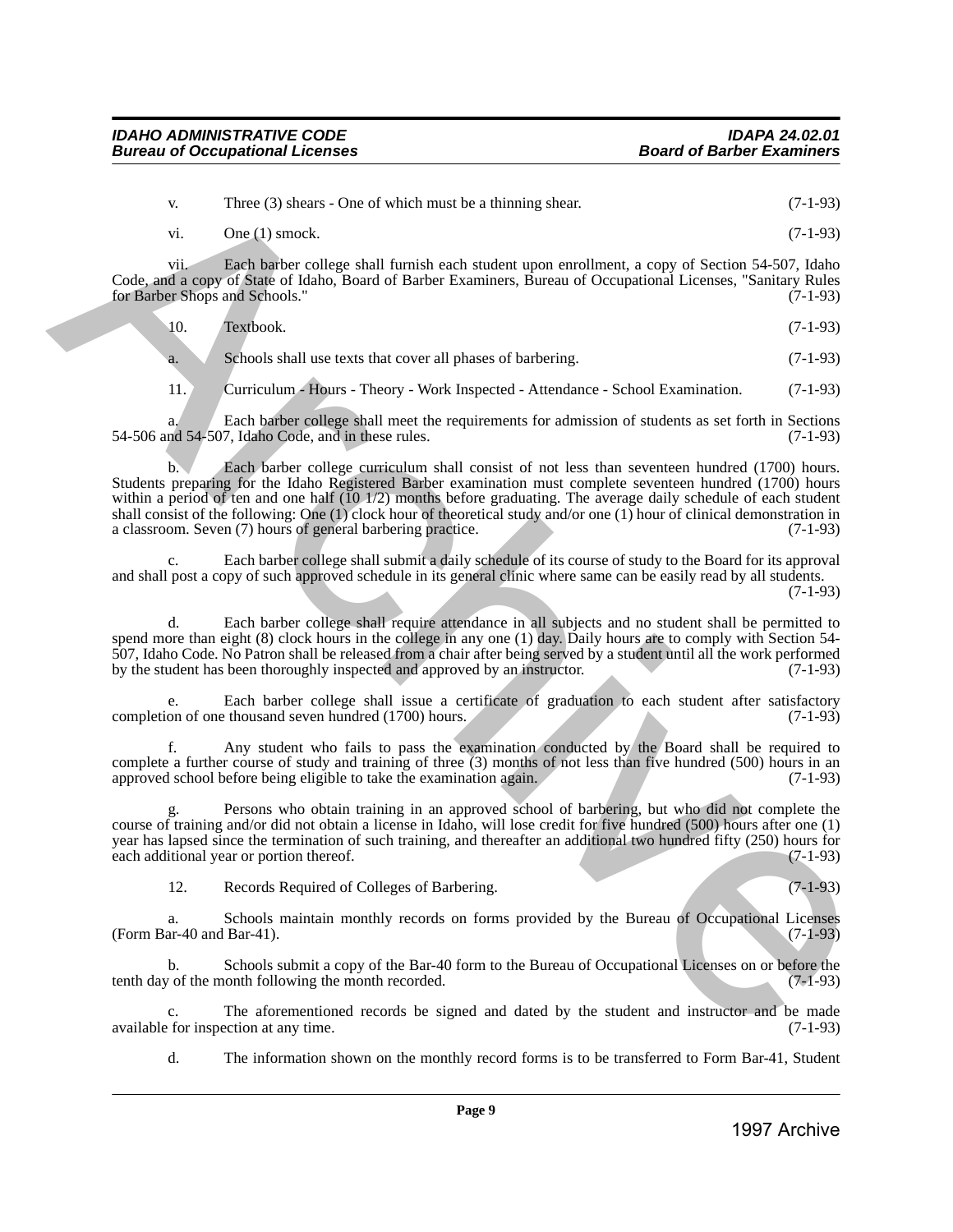| <b>IDAHO ADMINISTRATIVE CODE</b>       | <b>IDAPA 24.02.01</b>            |
|----------------------------------------|----------------------------------|
| <b>Bureau of Occupational Licenses</b> | <b>Board of Barber Examiners</b> |

|         |       | Record of Instruction, to be filed with application for license or upon termination of training.                                                                                                                                                                                                                                          | $(7-1-93)$   |
|---------|-------|-------------------------------------------------------------------------------------------------------------------------------------------------------------------------------------------------------------------------------------------------------------------------------------------------------------------------------------------|--------------|
|         | e.    | Schools must inform the Bureau of Occupational Licenses of the names of all instructors employed<br>in said schools, and also notify said bureau any time such instructors are terminated.                                                                                                                                                | $(7-1-93)$   |
|         | f.    | Each school will be inspected periodically by an agent of the Bureau of Occupational Licenses.                                                                                                                                                                                                                                            | $(7-1-93)$   |
| permit. | g.    | If a student is absent from training for a period of thirty (30) consecutive calendar days or more<br>they are considered to have discontinued their course of training. When a student discontinues a course of training<br>Form Bar-41 must be completed and submitted to the Bureau of Occupational Licenses together with the student | $(7-1-93)$   |
|         | h.    | When a student resumes training after they have been terminated, they are required to file a new<br>application, pay an additional fee and receive a permit to practice as a student.                                                                                                                                                     | $(7-1-93)$   |
|         |       | Records of training shall be maintained by the approved barber college wherein students are being<br>trained. The number of required operations on the Monthly Record Form (Form Bar-40) and Student Record of<br>Instruction (Form Bar-41) are as follows:                                                                               | $(7-1-93)$   |
|         | i.    | Haircut - Eight hundred (800).                                                                                                                                                                                                                                                                                                            | $(7-1-93)$   |
|         | ii.   | Style/Blow dry (Does not include haircut) - Two hundred (200).                                                                                                                                                                                                                                                                            | $(7-1-93)$   |
|         | iii.  | Shampoo - Two hundred fifty (250).                                                                                                                                                                                                                                                                                                        | $(7-1-93)$   |
|         | iv.   | Permanent Wave - Thirty-five (35).                                                                                                                                                                                                                                                                                                        | $(7-1-93)$   |
|         | V.    | Shave or Beard Trim - Twenty-five (25).                                                                                                                                                                                                                                                                                                   | $(7-1-93)$   |
|         | vi.   | Facial or Massage - Twenty (20).                                                                                                                                                                                                                                                                                                          | $(7-1-93)$   |
|         | vii.  | Color/Bleach/Rinse - Ten (10).                                                                                                                                                                                                                                                                                                            | $(7-1-93)$   |
|         | viii. | Hair or Scalp Treatment - Twenty-five (25).                                                                                                                                                                                                                                                                                               | $(7-1-93)$   |
|         | ix.   | Curling Iron - Twenty (20).                                                                                                                                                                                                                                                                                                               | $(7-1-93)$   |
| grade.  | j.    | Hygiene and Sanitation shall be taught on a continuing basis and indicated on the report form by a                                                                                                                                                                                                                                        | $(7-1-93)$   |
| 501.    |       | TEACHING STAFF (Rule 501).                                                                                                                                                                                                                                                                                                                |              |
|         | 01.   | Qualifications of Teacher. No person shall teach or be employed to teach in any barber school<br>within the state who at the time of rendering such service is not a holder of a teacher's certificate.                                                                                                                                   | $(7-1-93)$   |
|         | 02.   | Number of Instructors Requirement. One (1) instructor must be employed for each one (1) to<br>fifteen (15) students or fractional part thereof.                                                                                                                                                                                           | $(7-1-93)$   |
| 502.    |       | STUDENT PERMIT REQUIREMENTS (Rule 502).<br>Each barber college shall require each applicant for admission to enrollment to file with the college a written<br>application in a form prescribed by the Board. Each such application shall be accompanied by the following: (7-1-93)                                                        |              |
|         | 01.   | Proof of Character. Satisfactory proof in writing that the applicant is of good moral character.                                                                                                                                                                                                                                          | $(7-1-93)$   |
|         | 02.   | Educational Certification. A certificate verifying the completion of a tenth grade or an equivalent                                                                                                                                                                                                                                       |              |
|         |       | Page 10                                                                                                                                                                                                                                                                                                                                   |              |
|         |       |                                                                                                                                                                                                                                                                                                                                           | 1997 Archive |

#### <span id="page-9-0"></span>**501. TEACHING STAFF (Rule 501).**

#### <span id="page-9-1"></span>**502. STUDENT PERMIT REQUIREMENTS (Rule 502).**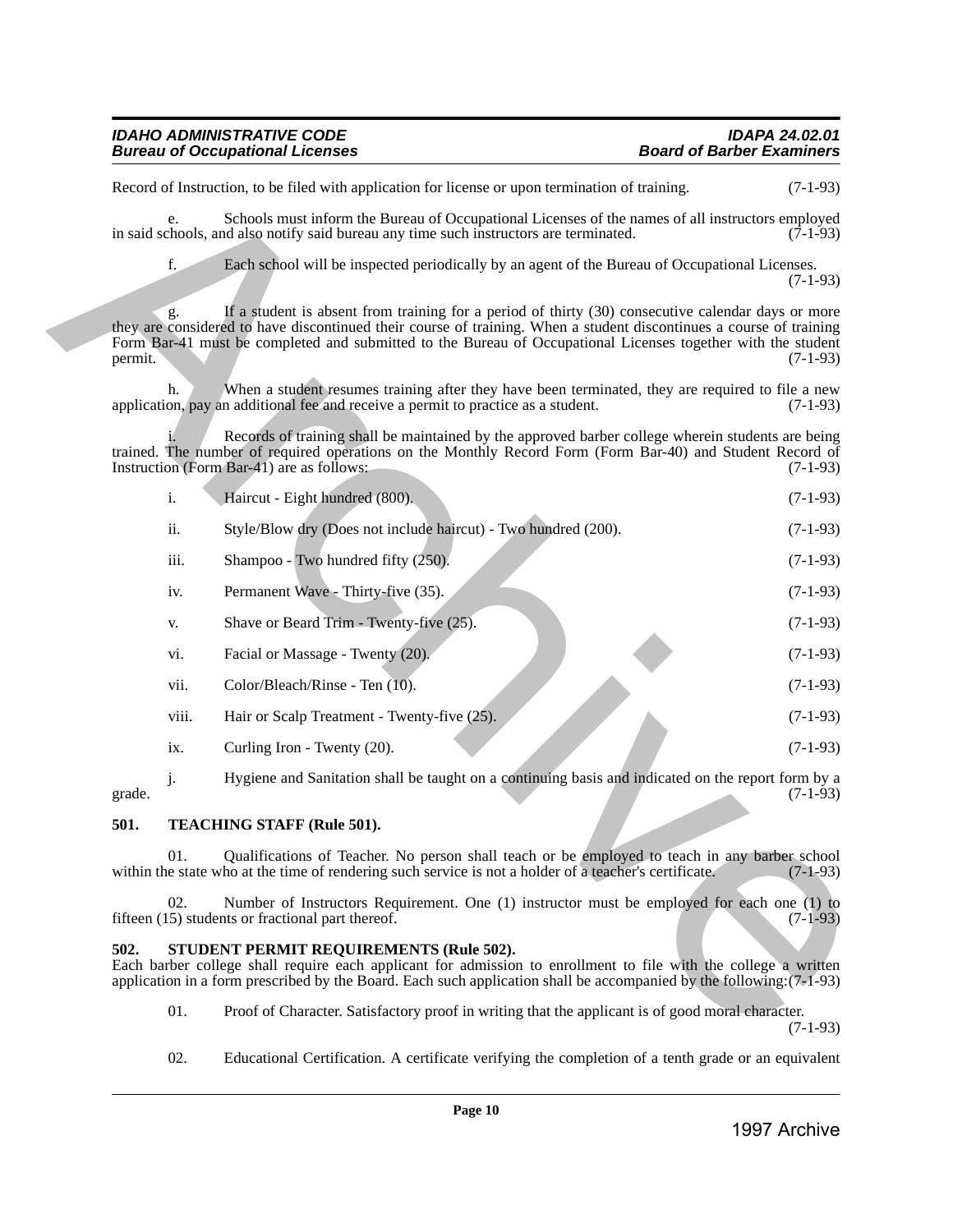education as determined by a GED examination. (7-1-93)

03. Current Photograph. A current photograph of the applicant, head and shoulders only, three inches by two inches  $(3'' \times 2'')$ , which bears his signature. (7-1-93)

04. Submission of Required Documents by Barber College to Board. Each barber college, before admitting any student to enrollment, shall send application, together with all documents attached thereto, to the Board. If the Board finds that the applicant fails to meet its requirements, the Board shall at once notify the college and the applicant and state its reasons therefore. If the Board finds that the applicant meets its requirements, the Board shall at once so notify the college and the applicant, and issue a student permit to the applicant. The college may then admit the applicant to enrollment and the student so enrolled shall thereafter display his student barber permit, together with his photograph. No barber college shall permit a student to engage in the practice of barbering in the college or attend any classes until after such student has presented the student barber permit issued to him by the Board. (7-1-93)  $Board.$  (7-1-93) electrics as documentation of EU-25) and Continuosities and the spherical continuosities are not the spherical continuosities and the spherical continuosities (7-1-50) by two significant in the spherical continuosities (

#### <span id="page-10-0"></span>**503. -- 549. (RESERVED).**

#### <span id="page-10-1"></span>**550. INSPECTION AND SANITARY RULES. (Rule 550).**

Each cosmetological establishment and school of cosmetology and barber shop and school of barbering is subject to inspection by agents of the board or bureau in accordance with the following rules (reference Section 54-824, and 54-<br>524, Idaho Code). Grade score is indicated by number following rule. (7-1-93) 524, Idaho Code). Grade score is indicated by number following rule.

01. Premises. All shops and schools shall be open to inspection during business hours to authorized representatives of the Cosmetology and Barber Boards. The use of shops or schools as living, dining, or sleeping compartments is prohibited. All shops and schools shall be maintained in an orderly manner. Score . . . . . . . . . . . . . 3 (7-1-93)

02. Heat, Light, and Ventilation. Such establishments shall be heated, lighted, and ventilated in such a manner as to be comfortable to the operators and to the customer. Score . . . . . . . . . 3 (7-1-93)

03. Floors, Walls, and Ceilings. Floors, walls, ceilings, furniture, and all other fixtures must be kept clean and in good repair at all times. Score . . . . . . . . . 5 (7-1-93)

04. Instrument Cleaning. Razors, combs, brushes, cutting heads of clipping machines, and all other instruments used by operators upon the customers shall be thoroughly cleaned after each usage. Every precaution must be used to prohibit the transfer of bacteria, material and arthropods from one person to another by means of instruments. Instruments to be cleaned prior to storage. Score . . . . . . . . . . 12 (7-1-93)

Instrument Sanitizing. Instruments must be sanitized after cleaning previous to use on each patron. This may be done by totally immersing the instruments in an approved sanitizing solution for not less than two (2) minutes. Other methods of sanitizing, may be used, if approved by the Cosmetology and Barber Boards. Score . . . . . . . . . . 12 (7-1-93)

06. Use of Prohibited or Restricted Equipment. Latherizer or other approved method such as aerosol lather to be used. (Other approved method does not mean a Mug and Brush.) Neckduster prohibited unless they are sterilized after each customer. Score . . . . . . . . . . 12 (7-1-93)

Towels. Clean towels shall be used for each patron served. A neckband of paper or clean towels shall be placed around the neck of each patron when a multi-use cloth or cape is used. Score . . . . . . . . . 5 (7-1-93)

08. Storage of Equipment. Clean linen and towels and all instruments shall be stored in a clean closed cabinet or in sanitizing equipment.